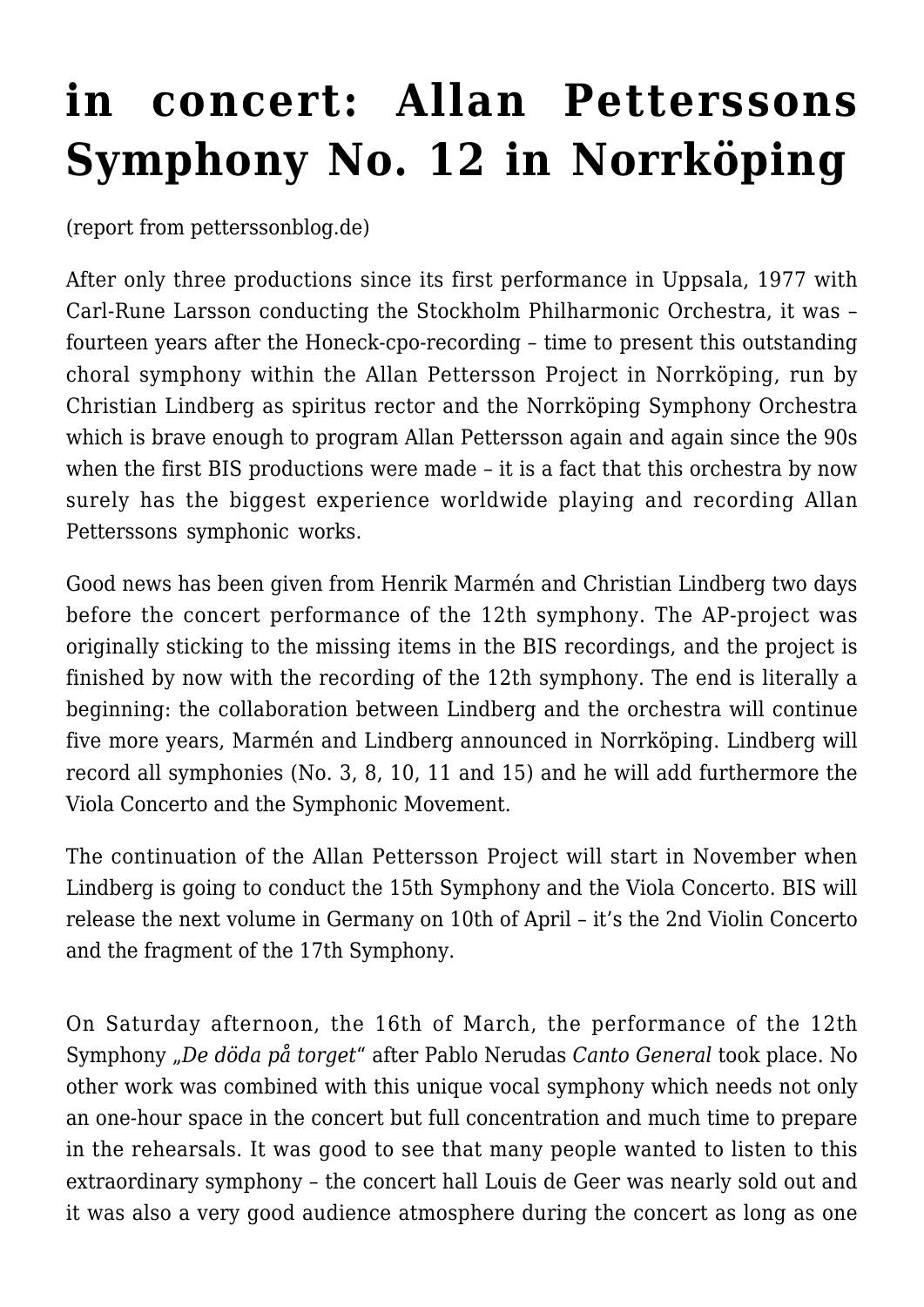could notice the overwhelming, captivating feelings which were going out from Petterssons music.

To make this happen, Christian Lindberg did well prepare both the choir and the orchestra who have an immense task considering that strings and the choir only have few empty bars to breathe until the next waves start to roll. Lindberg gave also much attention to the balance of dynamics to give the symphony increasing intensity by a constant flow. The first two songs could emphasize a kind of introduction atmosphere, therefore the repetitions of "straff"/"punishment" and the portraits of the workers called by their names again and again got an immense power. It was fascinating to see that both of the choirs got close to their limit – which is admittedly Allans fault and demand at the same time – but the voices never got over the line of the streaming of the notes.

Lindberg did choose Tempi of the half-notes at the upper edge of the range of interpretation which gave a special drive to the dramatic quality of the symphony and put a distance to the world of poetry but opened a gate to political statement and attitude which is clearly inscribed in the Neruda texts, so dramatic expression is a need, not an artificial addition. Breathing was difficult for the listener who was hit and battered (less would have been implausible), but still you could notice the different levels of the score, especially the simultaneity of rhythmical action, motion and even some slow choral fragments in the low brass.

A "Christian Lindberg postcard" with three short excerpts from the performance:

At least, the c major Final is bloodstained, nevertheless it is an open gate (the 13th symphony is following…). 55 minutes of suffering, of resistance, of humanity. To play this symphony is always much more than a simple presentation – it affects us. The audience honoured the Norrköping efforts with Bravi and standing ovations, Lindberg made a grateful gesture holding up the score of Allan Pettersson. The recording will need again concentration and time, the release is planned for spring 2020.

More reports:

\* Sveriges Radio P4 Östergötland: ["Det mest betydande svenska verket som](https://sverigesradio.se/sida/artikel.aspx?programid=160&artikel=7176959&fbclid=IwAR0g_FtjC3cn4mPEQ_5Lnp2o75rmkY3Y-7VbNBAJ9lFQa8gTi3jJHK_3BSY) [någonsin skrivits"](https://sverigesradio.se/sida/artikel.aspx?programid=160&artikel=7176959&fbclid=IwAR0g_FtjC3cn4mPEQ_5Lnp2o75rmkY3Y-7VbNBAJ9lFQa8gTi3jJHK_3BSY)

\* Review on kultursidan.nu: ["De döda på torgets upprörda vågor"](https://www.kultursidan.nu/?p=40708)